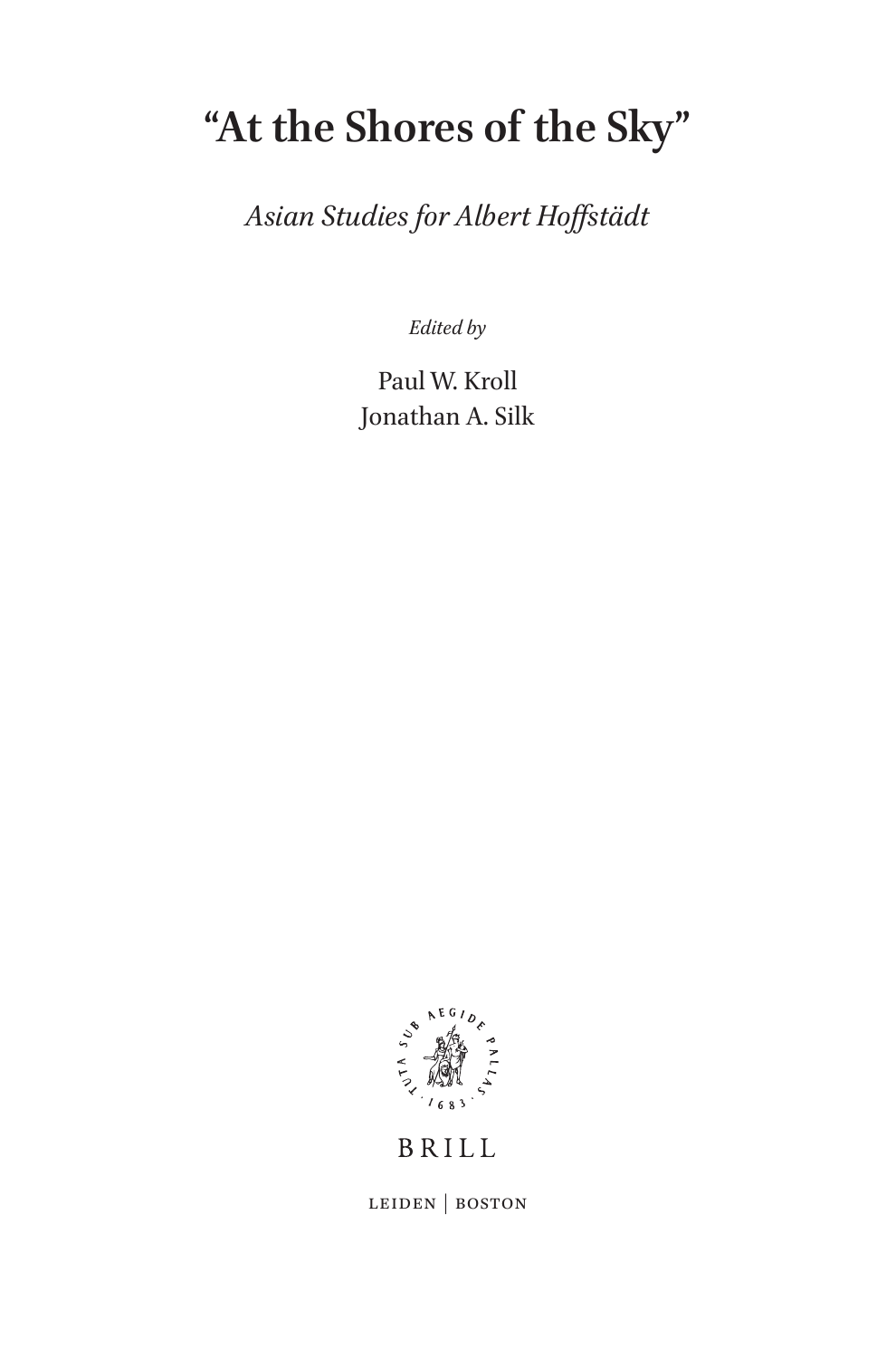## <span id="page-1-0"></span>**Contents**

Contributors VIII

Albert Hoffstädt: A Tribute 1 *The Editors*

- 1 What Language Was Spoken by the People of the Bactria-Margiana Archaeological Complex? 5 *Alexander Lubotsky*
- 2 India's Past Reconsidered 12 *Johannes Bronkhorst*
- 3 A Trust Rooted in Ignorance: Why Ānanda's Lack of Understanding Makes Him a Reliable Witness to the Buddha's Teachings 23 *Jonathan A. Silk*
- 4 On the Early History of the Brahmanical Yugas 38 *Vincent Eltschinger*
- 5 Size Matters: The Length of Korea's History and the Size of Its Historical Territory 54 *Remco Breuker*
- 6 Polyglot Translators: Chinese, Dutch, and Japanese in the Introduction of Western Learning in Tokugawa Japan 62 *Martin J. Heijdra*
- 7 Overcoming Distance 76 *Richard Bowring*
- 8 Beyond Nativism: Reflections on Methodology and Ethics in the Study of Early China 83 *Martin Kern*
- 9 Taking Horace to the Yellow Springs: Notes on Death and Alcohol in Chinese Poetry and Philosophy 99 *Jan De Meyer*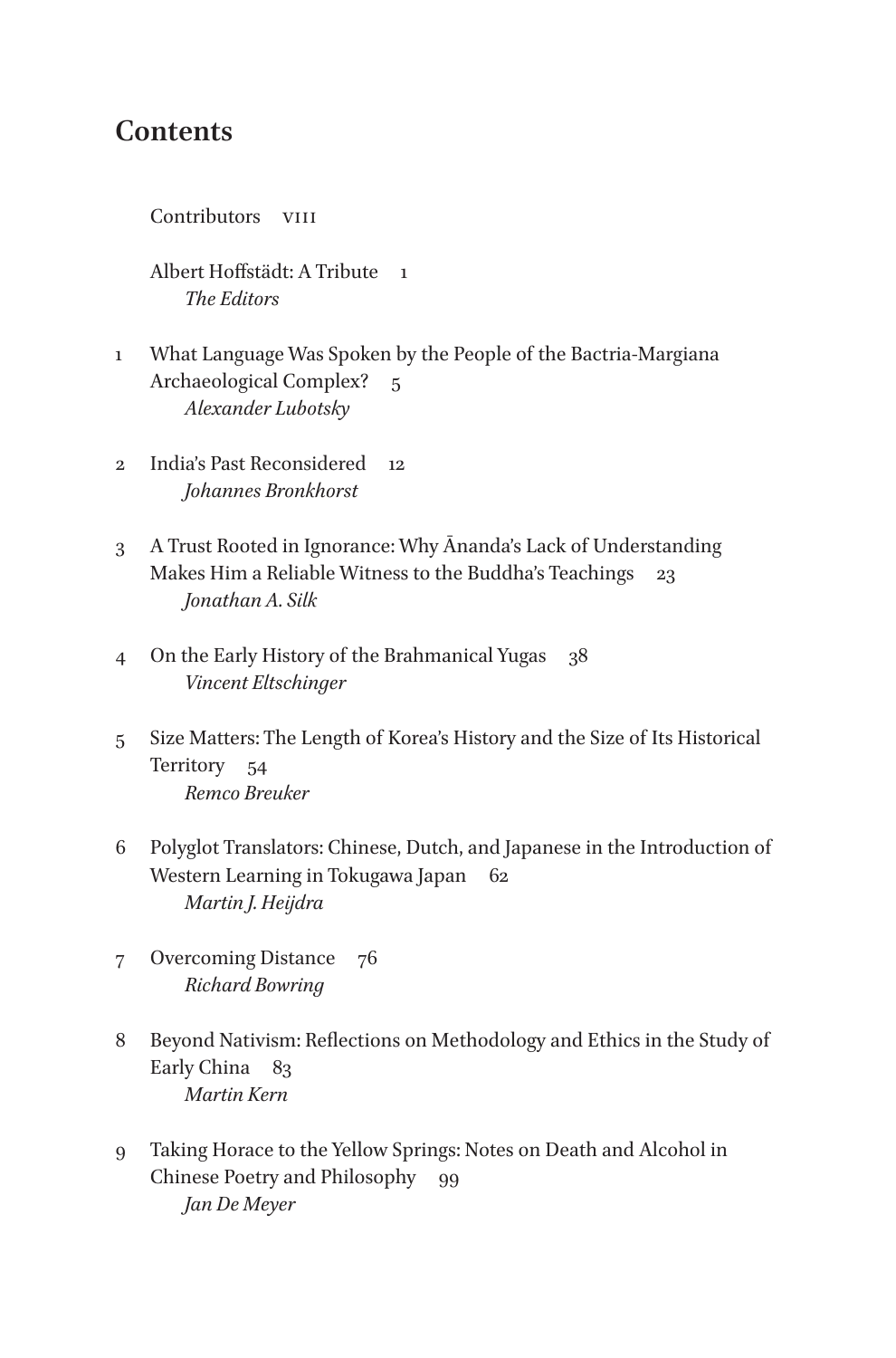via a contents contents of the contents of the contents of the contents of the contents of the contents of the contents of the contents of the contents of the contents of the contents of the contents of the contents of the

- 10 On Some Verses of Li Bo 113 *Paul W. Kroll*
- 11 An Early Medieval Chinese Poem on Leaving Office and Retiring to the Countryside 129 *David R. Knechtges*
- 12 Lu Ji's Theory of Reading and Writing: Medieval Chinese Anxieties about Literary Creation 142 *Wendy Swartz*
- 13 Terms of Friendship: Bylaws for Associations of Buddhist Laywomen in Medieval China 154 *Stephen F. Teiser*
- 14 Women in the Religious and Publishing Worlds of Buddhist Master Miaokong (1826–1880) 173 *Beata Grant*
- 15 Chinese Dualism Revisited 185 *John Lagerwey*
- 16 An Ant and a Man, a Rock and a Woman: Preliminary Notes toward an Alternate History of Chinese Worldviews 199 *Robert Ford Campany*
- 17 Self-Portrait of a Narcissist 211 *Pierre-Étienne Will*
- 18 The Mask of Comedy in *A Couple of Soles* 230 *Robert E. Hegel*
- 19 Making Up for a Loss: The Tragedy of Liang Shanbo and Zhu Yingtai in Modern *Zaju* 244 *Wilt L. Idema*
- 20 Transgression as Rule: Freebooters in Chinese Poetry 262 *Maghiel van Crevel*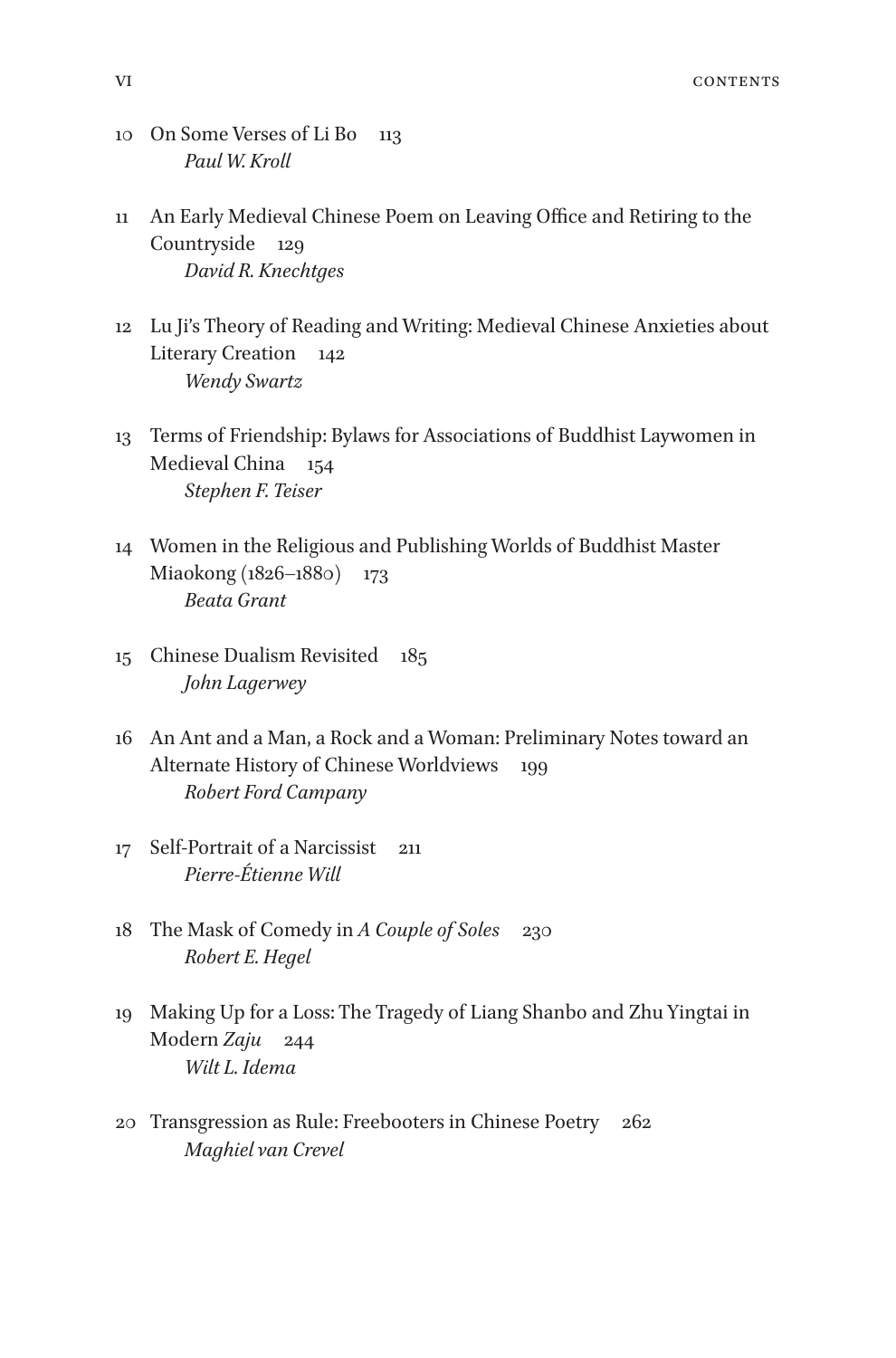- 21 Horatius Sinensis 280 *Michael Lackner*
- 22 The Hazards of the Use of English as a Default Language in Analytic Philosophy: An Essay on Conceptual Biodiversity 292 *Christoph Harbsmeier*

Index 309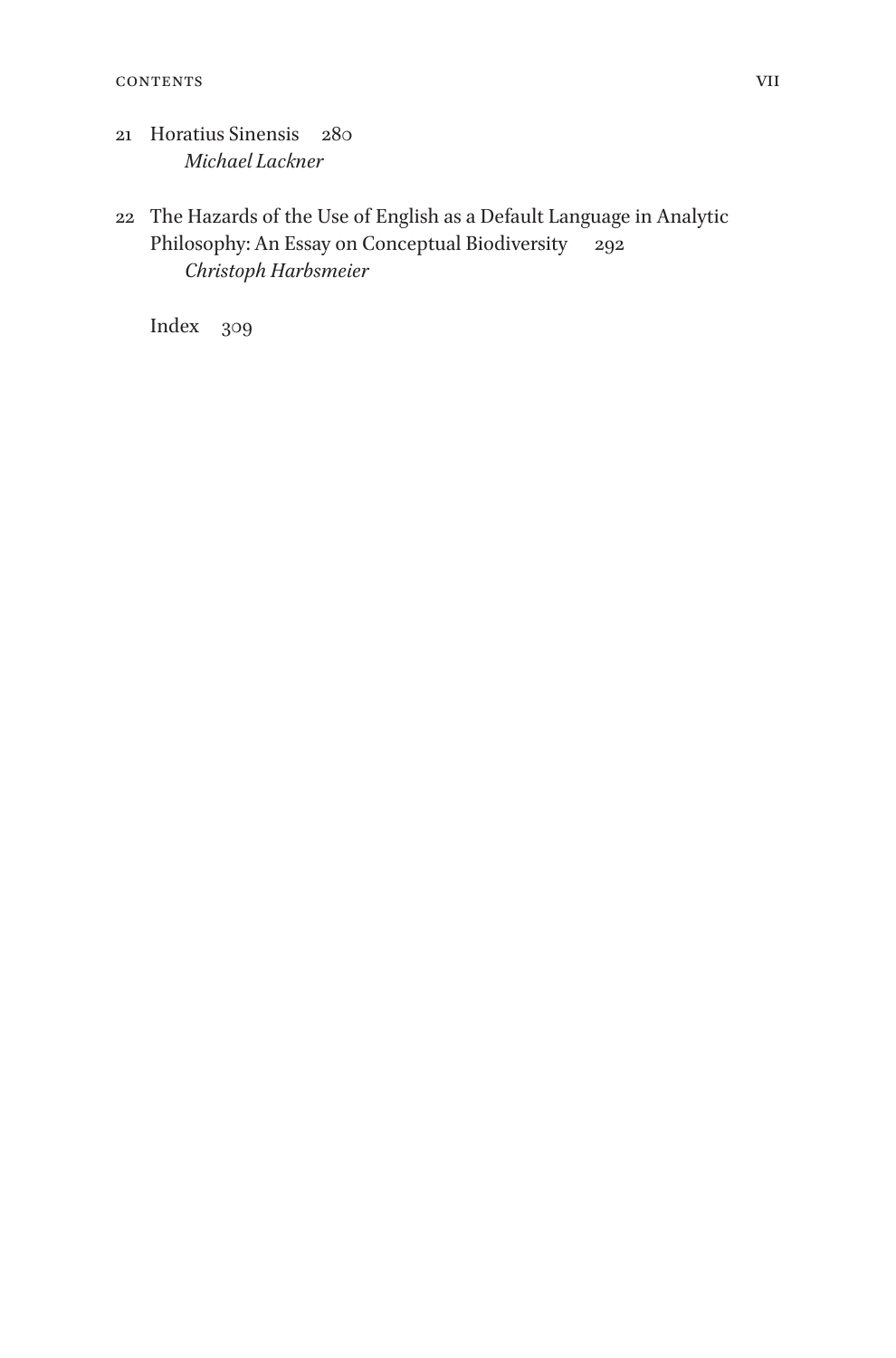#### CHAPTER 2

### **India's Past Reconsidered**

#### *Johannes Bronkhorst*

The Brahmanical tradition has exerted a profound influence on India, from an early time onward.<sup>1</sup> This tradition, like all traditions, had a certain vision of the past, and its enormous success has given it ample opportunity to impose that vision. The task of the historian, here as elsewhere, is to verify the prevailing vision of the past, and correct it where necessary.

One of the features of Brahmanism is that it has always presented itself as old and unchanging. Indeed, the claim was made, at least since the grammarian Patañjali in the second century bce, that Sanskrit, the language of Brahmanism, was not just old but beginningless. The same view came to be held with regard the Veda, the literary corpus connected with Brahmanism: the Veda was not just old but beginningless.

Inevitably, Brahmanical civilization was also thought of as tremendously old, and as the background of other cultural and religious movements in India. This view came to prevail and has survived until today. Buddhism, in particular, was thought of as a reaction against Brahmanism; it was taken for granted that when Buddhism arose, Brahmanism had been around for a very long time, also in the region where the Buddha preached.

My research over the years has convinced me that this vision of the past is not correct. It is true that Brahmanism had existed for a long while when Buddhism arose, but not in the region where the Buddha preached, nor in many other regions of India. Brahmanism is an ideology that in due time spread all over India and over much of Southeast Asia, but this spread had hardly begun at the time of the Buddha. At that time Brahmanism was largely centered in one part of the subcontinent, its northwestern corner. At the time of the grammarian Patañjali in the second century bce, some two and a half centuries after the death of the Buddha, the term Āryāvarta was used, and Patañjali gives a rather precise description of the extent of this Āryāvarta, which shows that it covered only a part of the Ganges plain. (GM, Introduction)

<sup>1</sup> This contribution lays out some conclusions based on evidence presented in three books: *Greater Magadha* (Leiden: Brill 2007; henceforth GM), *Buddhism in the Shadow of Brahmanism* (Leiden: Brill 2011; henceforth BSB), *How the Brahmins Won* (Leiden: Brill 2016; henceforth HBW).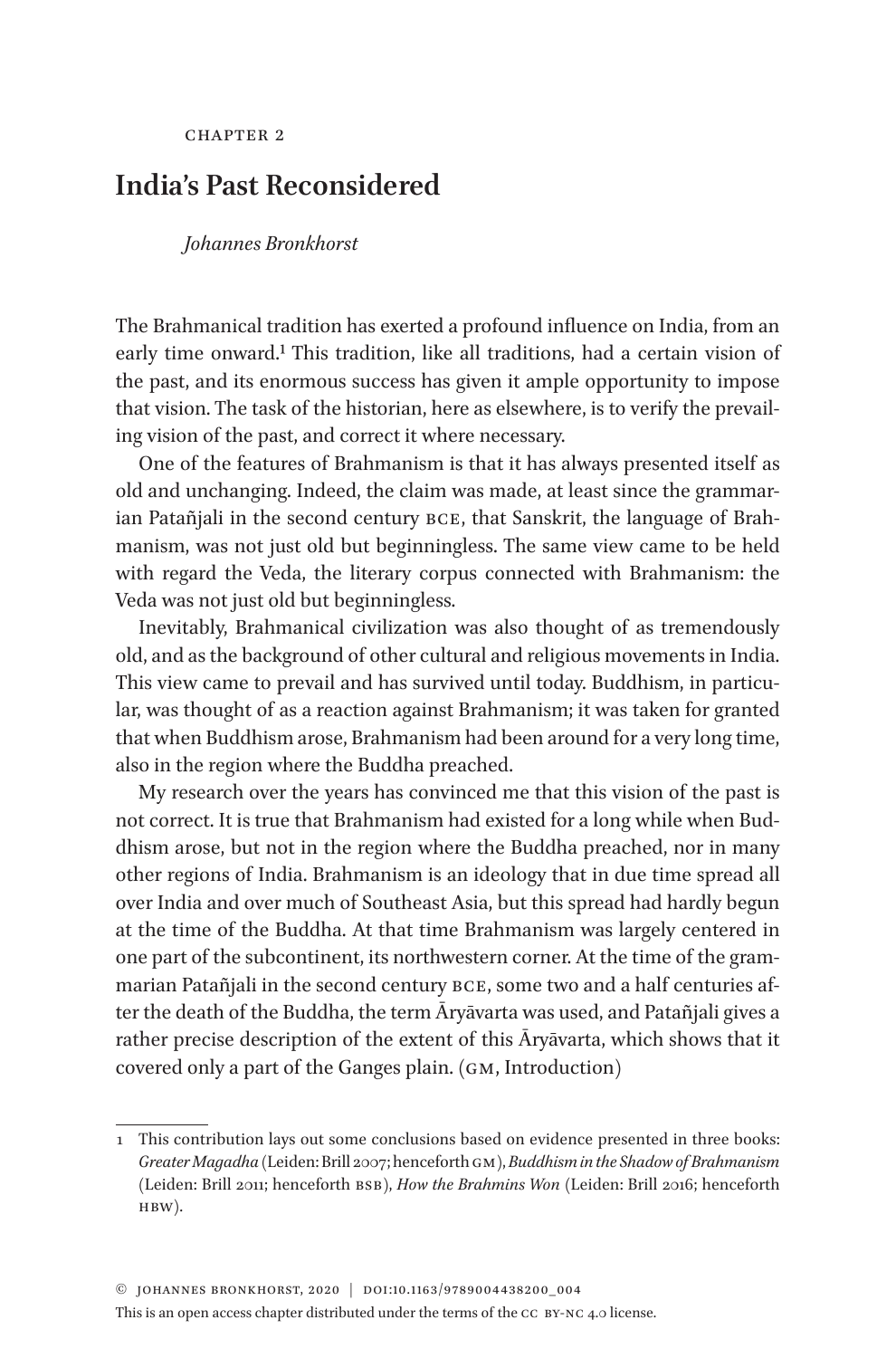Brahmanism, then, was a *regional* ideology, still during the last centuries preceding the Common Era. All this changed in subsequent centuries, but we do not know in detail just how, when, why, and where. We only know that the spread of Brahmanism owed nothing to conquering armies, as was the case much later with Islam. Nor was it imposed by an existing empire, as happened to Christianity during the days of the Roman Empire. It was also not spread by religious missionaries. Indeed, the spread of Brahmanism had very little to do with religious conversion. No one converted to Brahmanism in the ordinary religious sense of the term. In fact, it is not very useful to think of Brahmanism as a religion at all. Brahmanism was primarily a socio-political ideology, with clear ideas as to the correct order of society and the correct way of running a state. In this ideology the role of Brahmins was central (GM, ch. II; BSB, ch. 2).

It is true that some of the activities that Brahmins engaged in, especially ritual activities, can rightly be considered religious. But accepting the elevated position of Brahmins in society and making use of their ritual and other services did not require a change in belief. Numerous inscriptions testify to the fact that many Indian kings made use of these services without rejecting movements such as Buddhism and Jainism (BSB, p. 64). On the religious level, Brahmanism was not, or barely, in competition with these alternative movements. We have the names of scholars who were Buddhists and Brahmins at the same time, without the slightest awareness of a contradiction: socially these scholars were Brahmins, philosophically they were Buddhists. Note that the reverse situation is impossible, and therefore never recorded in our sources: one cannot be socially a Buddhist while at the same time a Brahmin by conviction. This, incidentally, is an asymmetry that historians of Indian philosophy rarely take into consideration: in the debates between Brahmins and Buddhists, Brahmins could be convinced by Buddhist arguments and yet remain Brahmins; Buddhists who were convinced by Brahmanical philosophical arguments, on the other hand, did not become Brahmins, nor could they remain Buddhists. (Remember that there was only one way to become a Brahmin, viz. through birth to parents who are both Brahmins.)

The spread of Brahmanism is a historical phenomenon that is, as yet, only little known and poorly understood. At the same time, it is a phenomenon of a vast scale that does not appear to have any parallel in world history. Invaders before and after the Maurya Empire, and the Maurya Empire itself, had been little sympathetic to Brahmanism, and often hostile. And yet, in as little as six or seven centuries, this threatened regional ideology spread over the whole of the Indian subcontinent and into Southeast Asia right up to Vietnam and the farther reaches of Indonesia. That is to say, an area as large as, if not larger than, the Roman empire and with presumably more inhabitants underwent, for a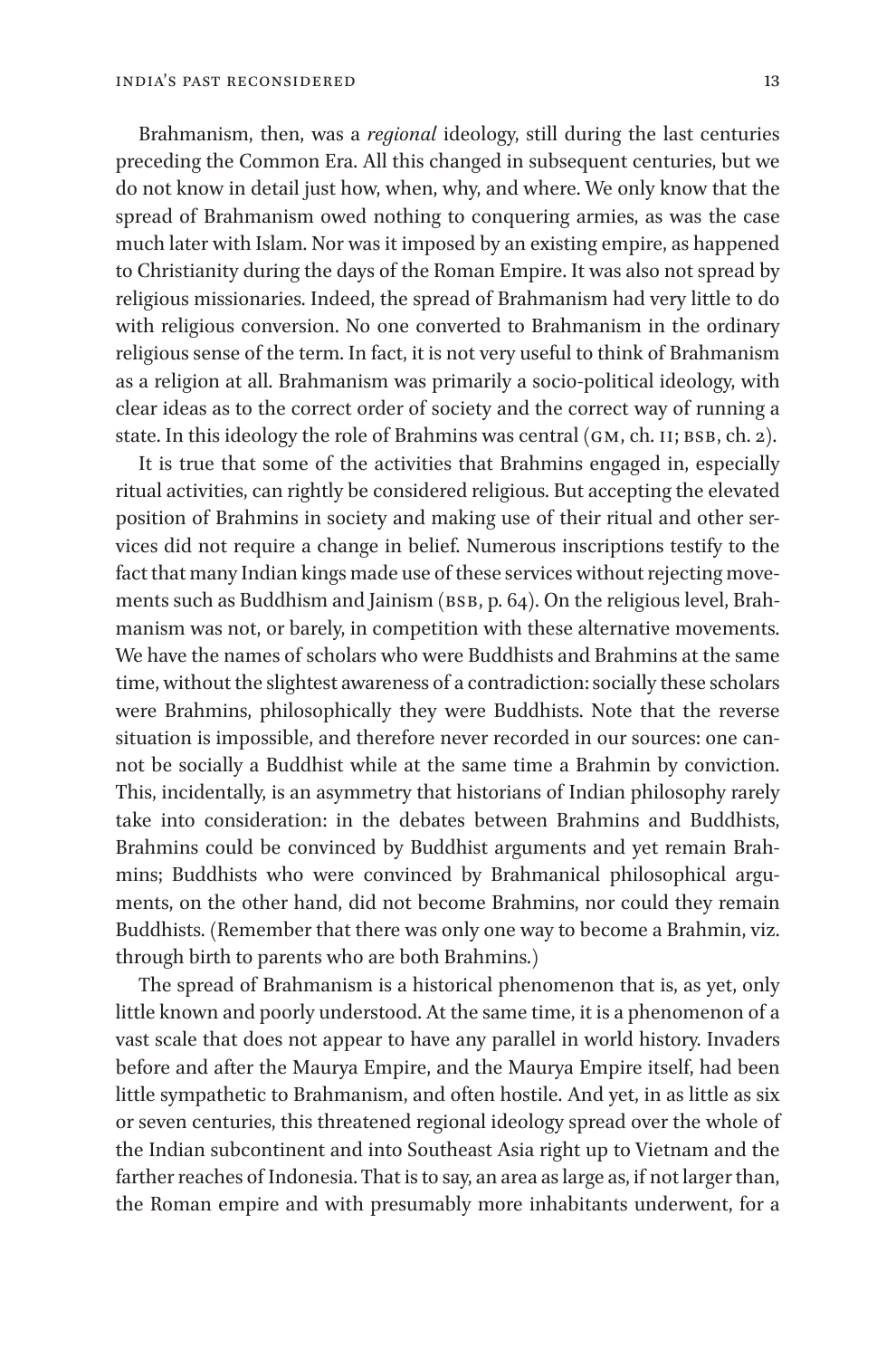varying but substantial number of centuries, the determining imprint of an ideology that had succeeded in imposing itself without the help of armies, an empire, or religious conversion (HBW, ch. IV). Future research, I hope, will tell us more about how this could happen. All I can do here is draw attention to some specific developments.

Consider first the use of Sanskrit. Sanskrit was the language of Brahmanism. Others did not use it. The oldest texts of Buddhism and of Jainism used different forms of Middle Indic, languages different from Sanskrit. The oldest inscriptions in India are not in Sanskrit either: for some four hundred years inscriptions were made, but virtually none of them in Sanskrit. The reason is obvious: Sanskrit was the language of a regional ideology, i.e., of Brahmanism, that exerted little influence (BSB, ch. 3.3).2

All this changed around the second century CE, in northwestern India. All of a sudden, political inscriptions in Sanskrit make their appearance. What is more, the Buddhists of that part of the subcontinent change to Sanskrit. They already possessed an extensive literature in different languages but decided there and then to translate much of that into Sanskrit. What had happened? It appears that Brahmanical ideology had succeeded in gaining the upper hand in the political centers of northwestern India. Accepting the Brahmanical socio-political ideology implied using the language of Brahmanism, namely Sanskrit. The Buddhists of this region may initially not have accepted this ideology, but they did need the support of the royal court and this, it appears, induced them to start using Sanskrit.

The adoption of Sanskrit, both in political inscriptions and in Buddhist scriptures, implied far more than a mere change of language. It implied the adoption, at least in part, of the Brahmanical vision of society. Most of the early political inscriptions, which are not in Sanskrit, show no sign of being aware of the most fundamental Brahmanical social doctrine: that society is divided into Brahmins, Kṣatriyas, Vaiśyas, and Śūdras. Aśoka's famous edicts, for example, mention Brahmins on a number of occasions, most often together with Śramaṇas, but they never ever use the terms Kṣatriya, Vaiśya, and Śūdra. Clearly, society in his time and in most of his empire was not divided into these four so-called *varṇa*s, "caste-classes." These are a Brahmanical superimposition, part of their social ideology, to which Aśoka did not feel beholden, and that he presumably was not even aware of. Brahmanism subsequently imposed this division of society wherever it could, not because society was really divided in this manner, but because Brahmanism maintained that it should be. As a

<sup>2</sup> See also Vincent Eltschinger, "Why Did the Buddhists Adopt Sanskrit?" *Open Linguistics* 3  $(2017): 308-26.$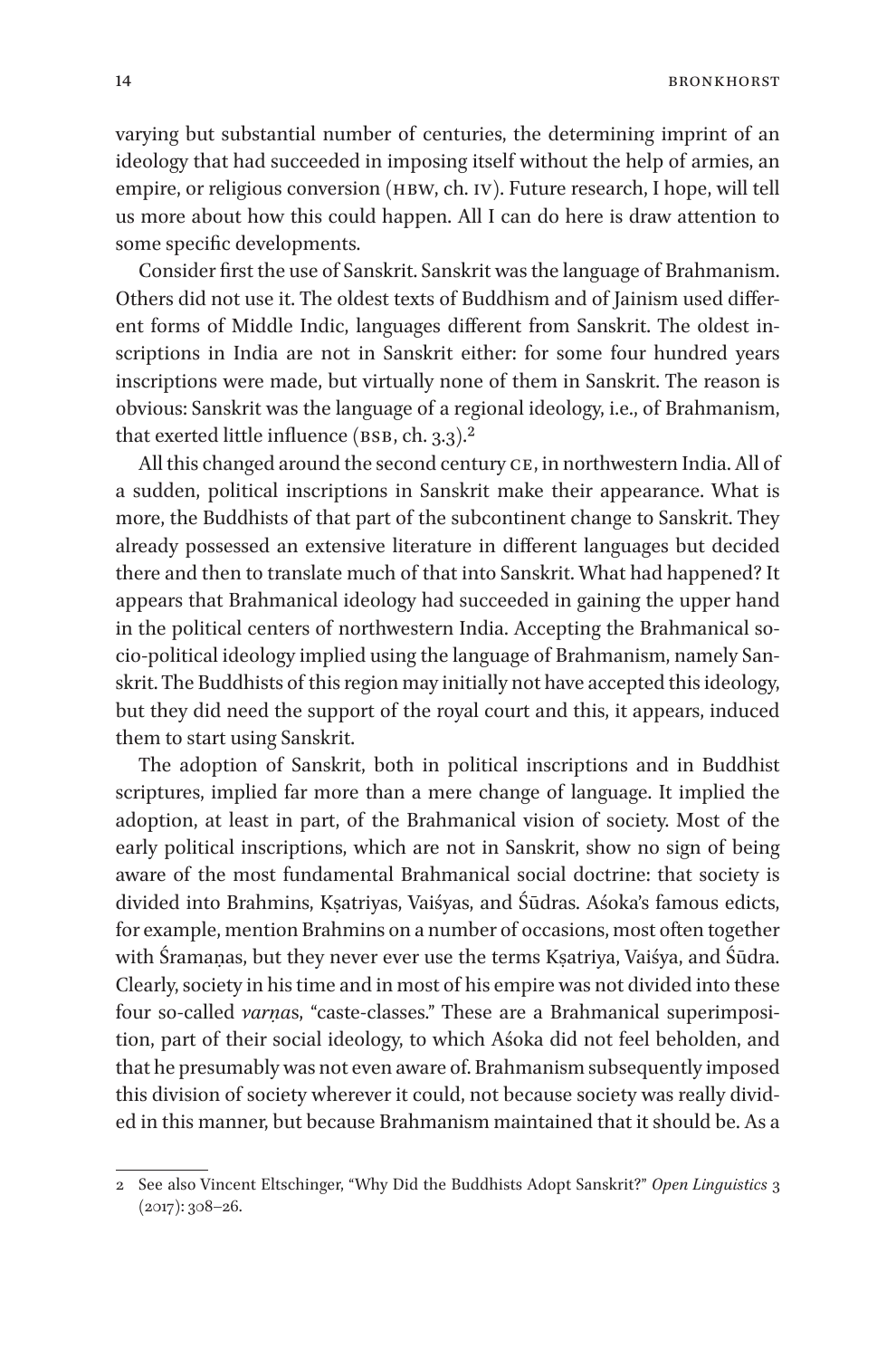result, we find these four classes only mentioned in Brahmanical inscriptions (BSB, p. 42).

I pointed out above that Brahmanism, even where it innovated, maintained that nothing had changed, that the world had always been like it is. Brahmanism had always been there and was the background for all other developments that had taken place. Brahmanism, seen this way, was the background from which Buddhism arose. We have already seen that this is not correct, historically speaking. Buddhism arose in a part of the Ganges plain that had not been brahmanized, and that would remain outside the core area of Brahmanism for at least three further centuries. However, when Buddhism started using Sanskrit, around the second century CE, it adopted along with this language other Brahmanical notions. It came to think of *itself* as having arisen in Brahmanical surroundings. We see this most clearly if we contrast the accounts of the Buddha's life composed in Sanskrit with those composed in other languages. Aśvaghoṣa may have been one of the first Buddhists to write in Sanskrit. His "Life of the Buddha" (*Buddhacarita*) describes the life of the Buddha before his enlightenment. In its initial chapters it speaks in most laudatory terms about the kingship of the Buddha's father, Śuddhodana. Kingship and society are here presented as pervaded by Brahmanical ideas and customs. Not only does his kingly father receive Brahmins to pronounce on the future greatness of his newborn son. Śuddhodana has the birth ceremony (*jātakarman*) carried out, and performs Vedic murmurings (*japa*), oblations (*homa*), and auspicious rites (*maṅgala*) to celebrate the event. All this is followed by a gift of a hundred thousand cows to Brahmins. Later in the story he pours oblations into the fire and gives gold and cows to Brahmins, this time to ensure a long life for his son. He drinks soma as enjoined by the Vedas. He performs sacrifices (even though only non-violent ones). He has a Purohita, described as being "in charge of the sacrifices" (havya ... adhikrta). Brahmanical elements show up in other chapters as well, though less frequently. When King Śreṇya of Magadha gives friendly advice to the Bodhisattva, he counsels him to pursue the (Brahmanical) triple end of life (*trivarga*), i.e., pleasure (*kāma*), wealth (*artha*), and virtue (*dharma*). King Śreṇya further points out that performing sacrifices is his *kuladharma* "family obligation." Māra, the Buddha's archenemy who tries to prevent him from attaining liberation, calls upon him to follow his *svadharma*. These are all Brahmanical terms and concepts. All this shows, not just that Aśvaghoṣa was familiar with Brahmanism (which has been known to scholars for a long time), but that he and his readers situated the Buddha in brahmanized surroundings (BSB, p. 154, with detailed references).

Our reflections so far show that the process of brahmanization was both subtle and profound. Buddhism did not disappear in the early centuries CE.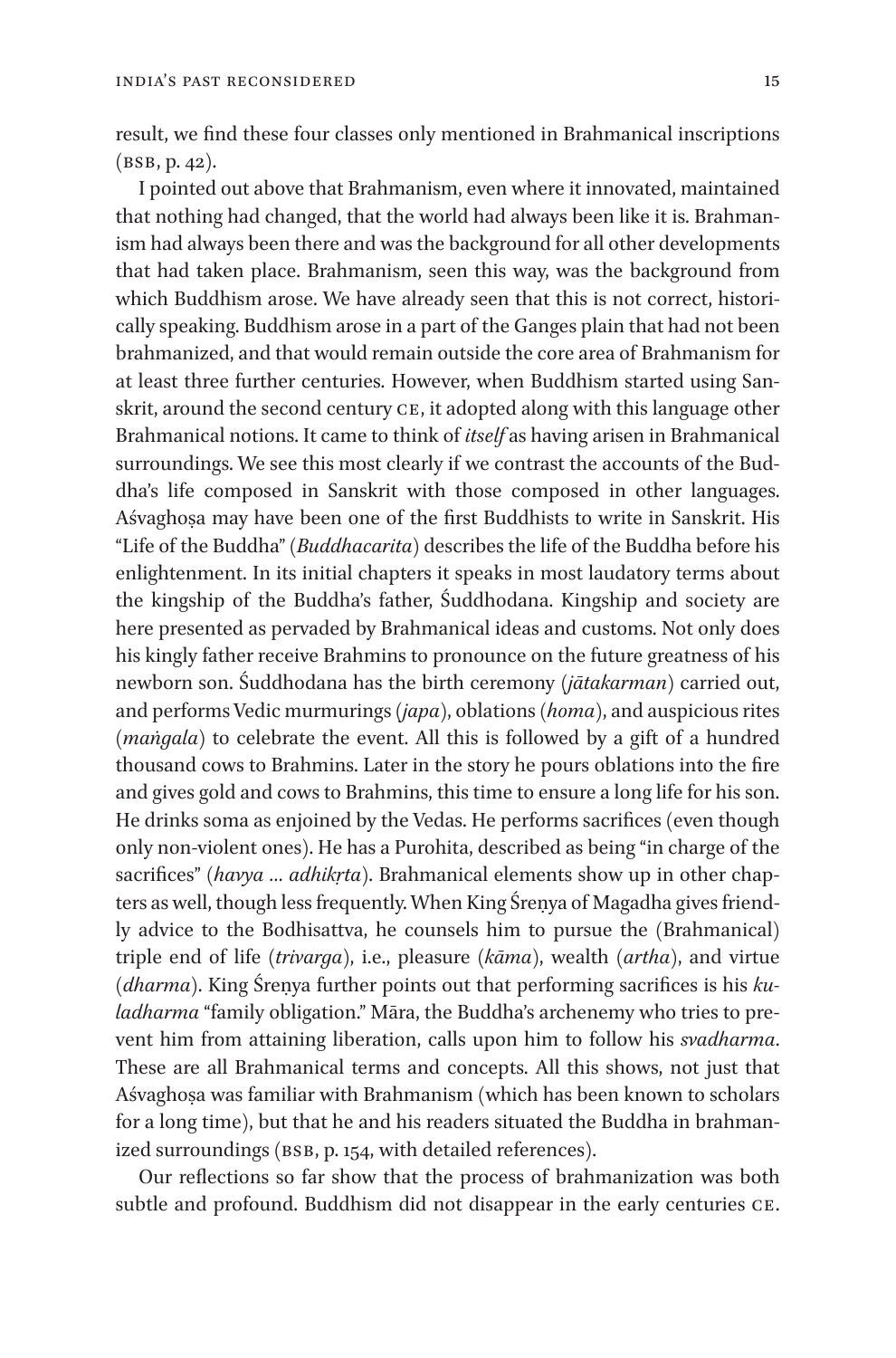Quite the contrary, it went on to flourish in India for many centuries to come. And yet, it had changed the way it perceived itself. Perhaps this is a general feature of brahmanization: it does not necessarily replace other movements and worldviews, but it affects them from within.

How did Brahmanism succeed in exerting such a profound effect on other worldviews and ideologies? I pointed out already that Brahmanism did not spread through armies, imperial imposition, or religious conversion. The question of Brahmanism's success requires more study, but some observations can already be made.

We start from the observation that Brahmanism, though it may not have had an army or an empire of its own, was no stranger to political power. Indeed, one of the mechanisms of its spread, probably the most important one, passed through the various royal courts in South and Southeast Asia. Inscriptions in both these areas mention kings who invite Brahmins to their courts, sometimes from afar. Once established at the royal courts, Brahmanical influence could filter down, helped by royal largesse (HBW, ch. IV).

The comparison with Christianity can yield some further insights. The conversion of Emperor Constantine imposed this religion upon the Roman Empire. Brahmanism, too, was introduced from above, but not in one single empire. Brahmanism passed through numerous kingdoms of relatively limited size. And there is a further difference: Constantine personally converted to Christianity, but no king needed to convert to Brahmanism. Brahmanism is quite simply not the kind of thing one could convert to. As I said earlier, calling it a religion is stretching the meaning of this term, and I prefer to call it a sociopolitical ideology, with a variable religious dimension. Central to Brahmanism is a vision of society, in which Brahmins occupy a preeminent position. This vision covers ideas as to how society is or should be organized, about rituals that must be performed, and much else, but deities play at best a marginal role. Some of the most orthodox (or rather orthoprax) Brahmins were or could be atheists—among them early Mīmāṃsakas and Lokāyatas. Brahmins expected that others accepted their superiority and their vision of society. In principle there was no expectation that people change their mode of worship. Indeed, one might combine sympathies for Brahmanism and, say, Buddhism. Inscriptions confirm that certain rulers had such combined sympathies (BSB, p. 64).

So, if kings did not convert to Brahmanism, why did they bother to invite Brahmins and promote their vision of society? Why should they accept the claim that Brahmins are superior to everyone else, including the king himself?

The problem that confronts historians of early India is that most of our information is profoundly one-sided. Most early literature is Sanskrit literature, and most Sanskrit literature is Brahmanical literature. As such it will give us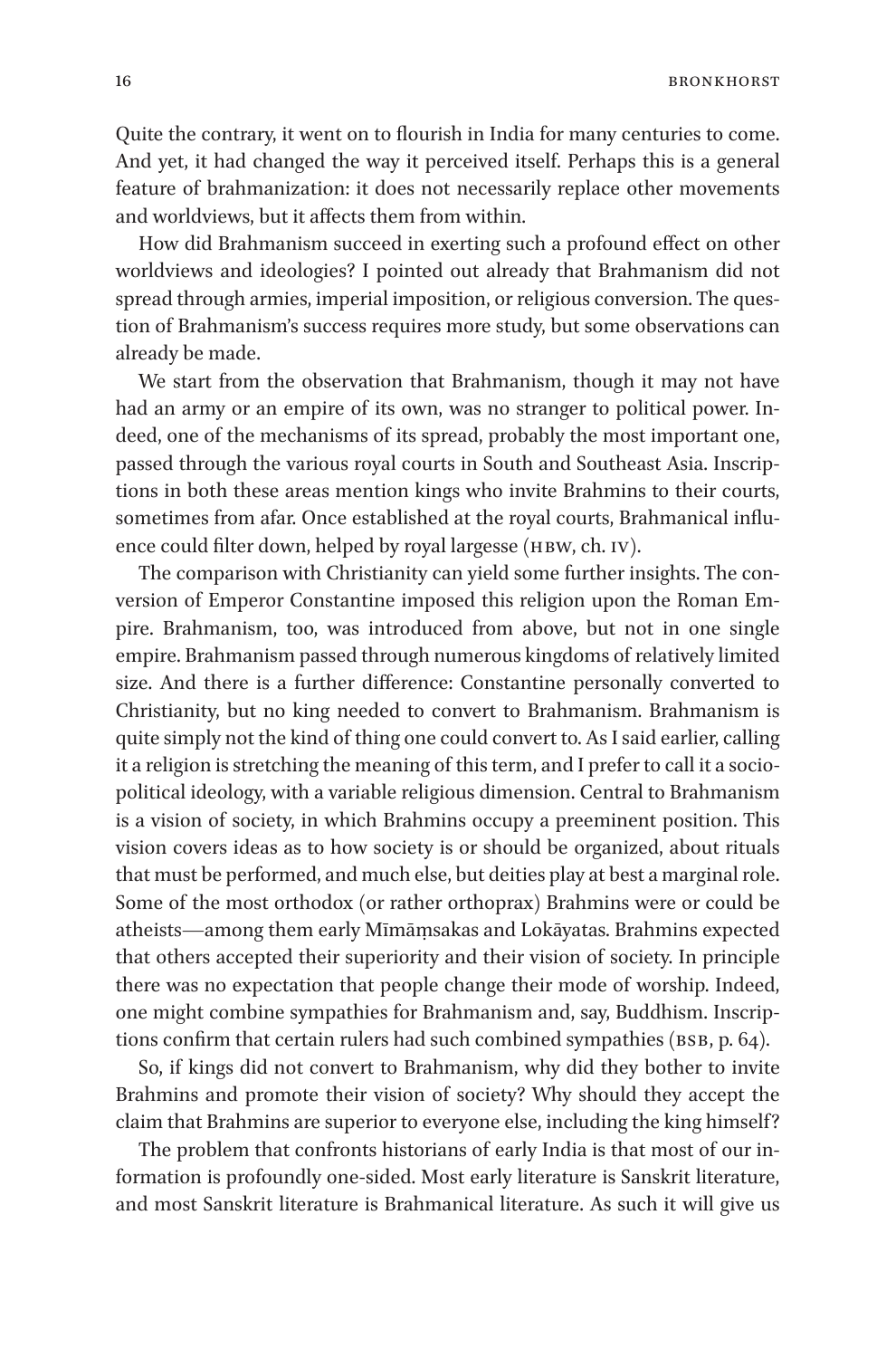little information about what went on in the heads of kings. Most of the remaining literature belongs to Buddhism and Jainism, and that does not help us much either in this respect, especially since these religions became profoundly brahmanized themselves. The only textual sources that present us, usually indirectly, with the point of view of rulers who supported Brahmins, are inscriptions. Many inscriptions concern gifts to Brahmins, usually in the shape of *agrahāra*s, tax-free land for the benefit of Brahmins, frequently inhabited by people who were expected to provide the Brahmins with their needs. Such gifts were meant to provide a reliable source of support to Brahmins for the pursuit of their sacral responsibilities.

What were such gifts expected to bring the donor? A theme that often recurs is increase of merit. To some extent this begs the question. Why should a ruler wish to obtain the kind of merit that Brahmanism promised? They hoped for a better afterlife, to be sure. But clearly, they had to believe first that gifts to Brahmins were the way to attain this. As usual with claims about the afterlife, there was no way to verify their efficacy. We may assume that rulers expected also more visible results from their largesse—such as the magical protection of their kingdom and kingship. But even such practical expectations were and had to be built on a reputation that preceded the Brahmins. Somehow it should be "known" that the presence and support of Brahmins was good for a kingdom before a ruler would get involved with them.

How did Brahmins succeed in building such a reputation for themselves? The details of this process will probably forever remain unknown. We may surmise that pure chance played a role, perhaps followed, after initial successes, by a snowball effect. The early Buddhist texts tell us that there were Brahmins traveling beyond their core area who promoted their vision of society to whomever was ready to listen to them. Most of the discussions of Brahmins with the Buddha, if the texts are to be believed, turned around the superiority of Brahmins. These Brahmins combined this missionary activity with certain services they provided to the population: the sages who predicted the future of the newly born Bodhisattva were Brahmins. Other services involving access to higher knowledge and higher powers were also no doubt part of their arsenal.

Brahmanical access to higher powers was clearly an attribute that would interest many, including rulers. It is also an attribute that is given much emphasis in stories that Brahmins succeeded in bringing into circulation and in which they play important roles. Many of these stories were or became part of the Sanskrit epics, the *Mahābhārata* and the *Rāmāyaṇa*. These are epics about warriors and fighting, but one cannot read them without being struck by the powerful Brahmanical figures that play prominent roles in them without participating in the fighting. Stories that illustrate this Brahmanical power are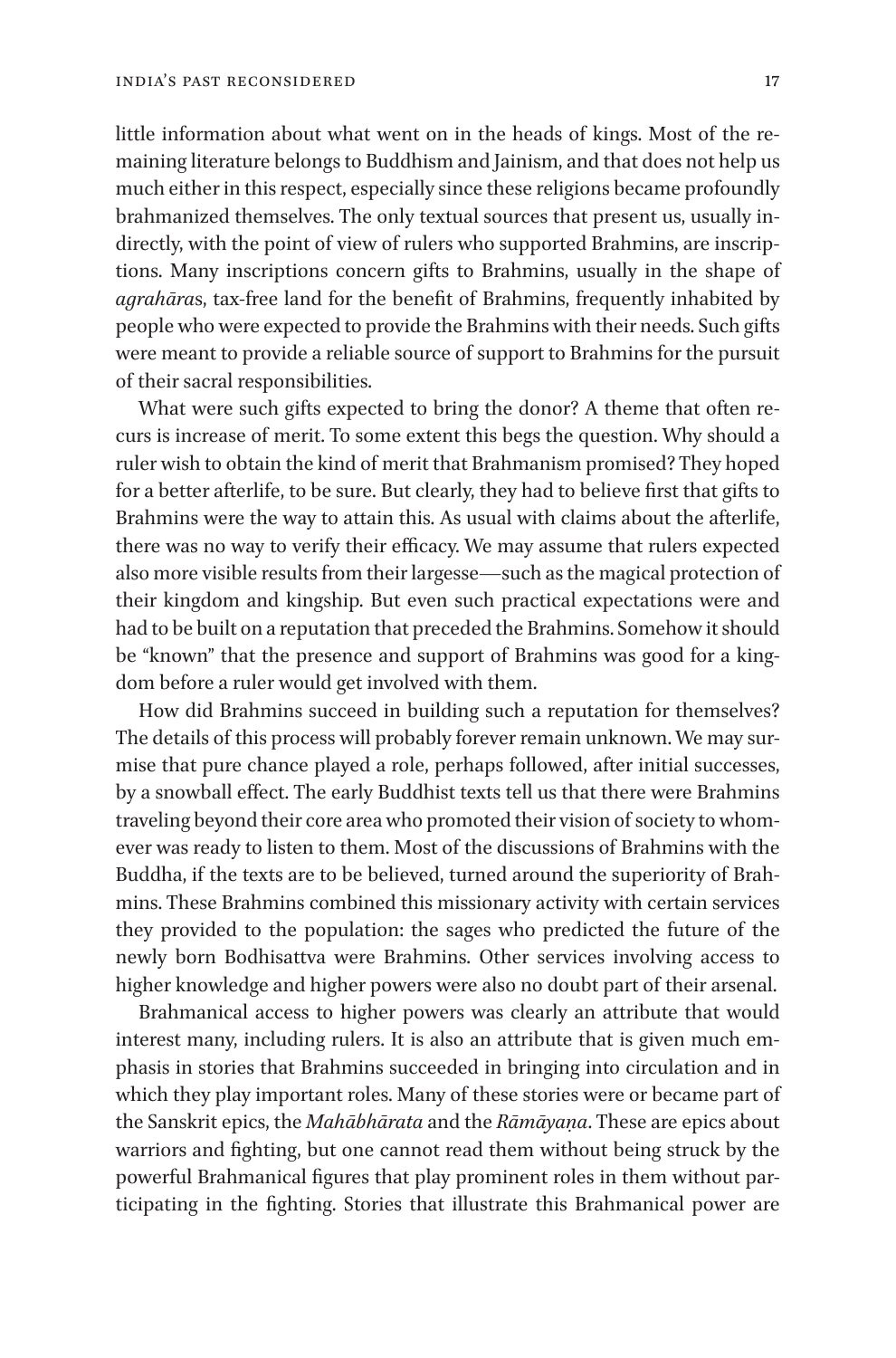numerous. My favorite occurs in the *Rāmāyaṇa* (2.84 ff.) and tells how the Brahmanical sage Bharadvāja entertains King Bharata and his army. To cut a long story short, Bharadvāja invokes the help of a number of gods, and offers the soldiers the best meal they ever ate, including meat and alcoholic drinks. Following that, there are pleasures for all the senses, including music, and, last but not least, beautiful damsels, fifteen for each man. Not surprisingly, the soldiers have the time of their life, and express their intention never to return to the capital, nor to move on, saying: "This is heaven." Bharata only gets his army back because Bharadvāja's hospitality comes to an end the next day.

There are numerous other stories in the Sanskrit epics and elsewhere that emphasize Brahmanical power. Presumably such stories spread and were appreciated, creating in many the conviction that one should not cross Brahmins, and that it was always better to have them on one's side. This would be a good reason for rulers to support Brahmins, and if there were none around, to invite them to come to their kingdom.

Brahmanism, as it presented itself, was not a new phenomenon, and had never been. Brahmanical literature is at pains to point out that it had been around for a long time. The main events of the *Mahābhārata* and *Rāmāyaṇa* are situated in an imprecise but remote past. Quite apart from the main story, the *Mahābhārata* reminds its readers and listeners of the fact that a Brahmin (Paraśurāma) had killed off all warriors, i.e., kings, seven times over because they had misbehaved. Clearly Brahmanical power was already superior to royal power in the remote past, and it was in the interest of all to maintain good relationships (HBW, ch. IV).

Brahmins therefore pose a threat. But they can also be of great help. Once again history as presented by the Brahmins can illustrate this. The great Maurya Empire—that to the modern historian looks like something that had been a disaster for Brahmanism—was presented as a Brahmanical creation. The founder of this empire, Candragupta, had succeeded in creating this empire, supposedly by following the advice of his Brahmanical counsellor, Cāṇakya. What is more, this same Cāṇakya, who had as much as created the Maurya Empire, was also thought of as the author of the classical Sanskrit text on statecraft, the *Arthaśāstra*. All the wisdom united in this work was at the disposition of rulers who were ready to appoint a Brahmin as chief advisor. None of these claims are confirmed by modern scholarship (BSB, pp. 66–74).

If it slowly becomes clear what risks can be avoided and what advantages gained by pleasing Brahmins, there is one other factor that must have played a role in their extraordinary success. At least in theory, Brahmanical advisors do not aspire to kingship. Brahmins are therefore not only the most competent and most powerful advisors, they are also safe in the sense that they will not try to replace the king they advise.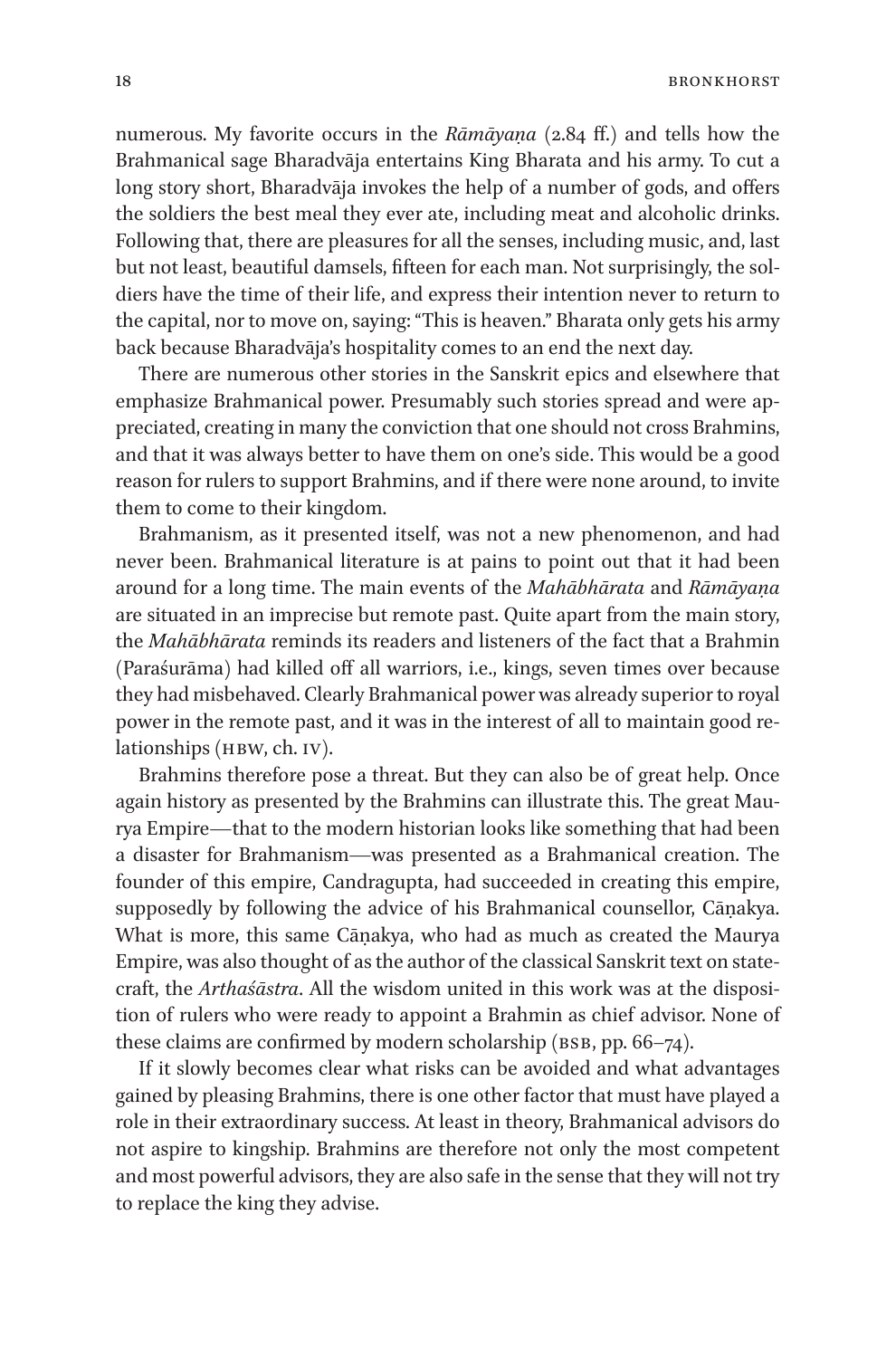Our reflections so far explain more or less why a king might wish to be assisted by Brahmanical advisors. It does not yet explain why he would reward Brahmins with *agrahāra*s, that is, estates, with sources of steady income away from the capital. Clearly *agrahāra*s were often rewards for services rendered, but not only that. Many *agrahāra*s, it appears from the inscriptions, were given to Brahmins who were not involved in the running of the state, but who excelled in this or that aspect of traditional Brahmanical learning. The recipients of *agrahāra*s were supposed to live lives dedicated to ritual practice and Brahmanical learning, following the example of the Brahmanical sages in their hermitages (*āśrama*) depicted in the epics and elsewhere. This, as we have seen, was deemed to increase the merit of the donor or of those close to him. We may conjecture that kings somehow felt they could harness Brahmanical power in this way (even though I am not aware of any texts that explicitly put it this way).

It appears, then, that Brahmins often came to be asked by local rulers to settle in their kingdoms. In such cases they were most typically provided with the usufruct of a village and land, which allowed them to concentrate on other matters. These "other matters" would normally involve performing rituals, reciting their holy texts, i.e., the Veda, teaching their *śāstra*s, "sciences," and other such things. The underlying supposition was that the presence of a ritually active community of Brahmins would be advantageous for the kingdom. Some Brahmins, moreover, would play a role at the royal court, as advisors in both ritual and political matters (HBW, p. 411).

There is another reason why rulers may have been keen to have Brahmins at their courts. We know that the political history of South and Southeast Asia during the first millennium CE saw the rise and decline of numerous regional kingdoms. Inscriptions report *ad nauseam* the military feats of rulers, who conquered and destroyed each other's territories without restraint. Assuming that these inscriptions are to at least some extent reliable, the military competence of many of these rulers left little to be desired. But more is required than mere military competence for acquiring and maintaining a kingdom. What these rulers needed, once they had won their battles, was practical advice as to how to run their kingdom, and how to protect it against unforeseen dangers. Brahmins were specialized in these two realms. Their undisturbed ritual occupations provided the best supernatural protection imaginable, and they combined that with theoretical competence in matters of polity.

It is interesting to compare these Brahmanical skills with those that Buddhists had on offer. Buddhism had begun as a religion of people who had left society, and who had therefore very little to say about how society should be run. It is true that Buddhism did not remain for long a movement exclusively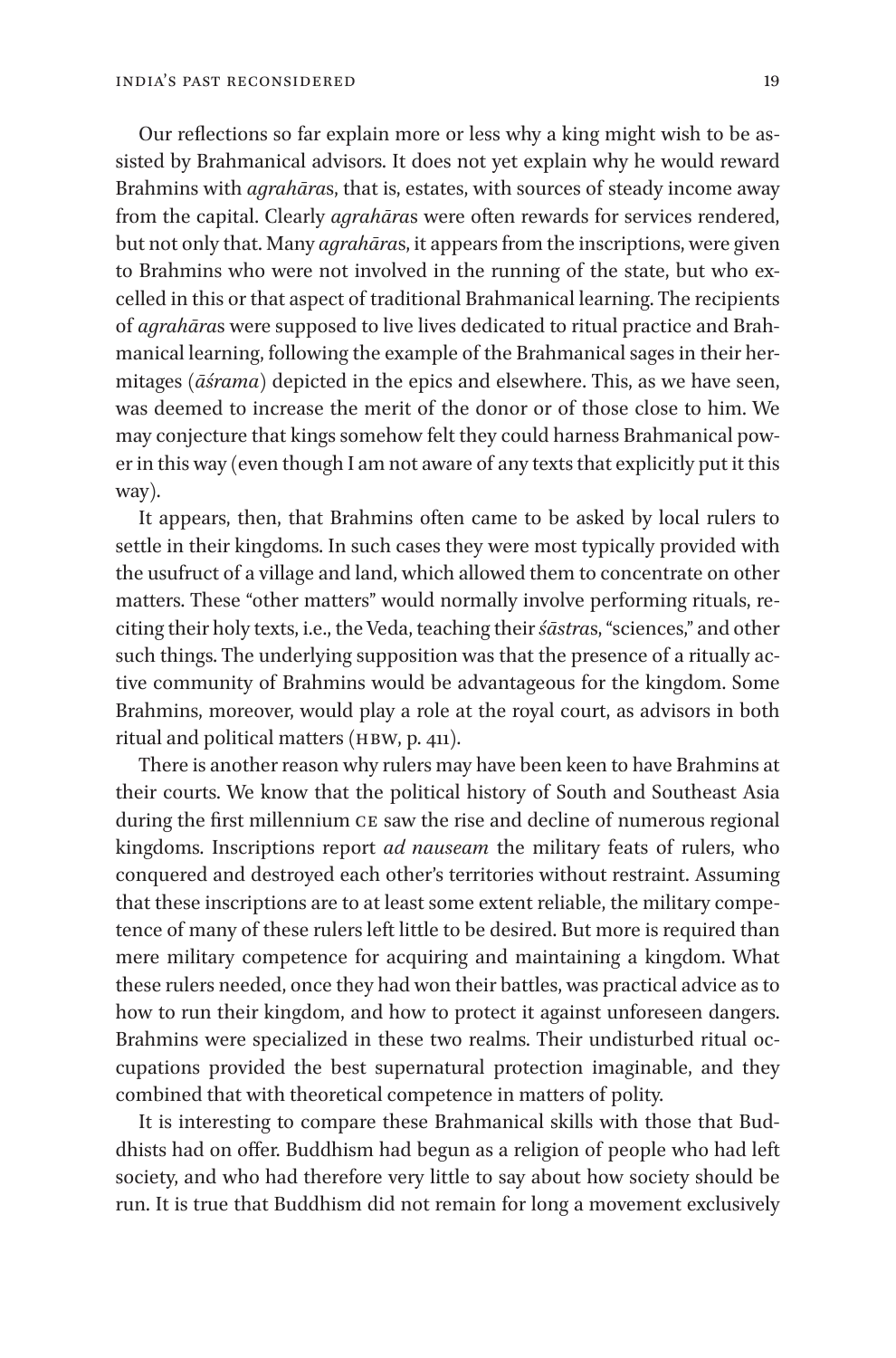of renouncers. It may still have been like that during the realm of Aśoka, but there are clear indications from northern India that this changed during the last centuries bce. Buddhism at that time came into the possession of monasteries and much else, and this is no doubt a reason why it came to depend ever more on the active support of political rulers. We have already seen one of the consequences of this new dependence: Buddhism adopted the language of the Brahmins, Sanskrit, because like the Brahmins it sought access to the centers of political power.

Buddhism, then, needed the support of political rulers. What could it offer in return? The Brahmins could offer a lot, enough to convince most rulers that they could not risk *not* to support Brahmins. How about the Buddhists?

It appears that the Buddhists had a hard time competing with the Brahmins at the royal courts, and that this became, in the long run, one of the reasons why Buddhism did not survive in India (BSB, ch. 3.8). Brahmanism offered, apart from supernatural protection, much practical advice to rulers: how to organize society, how to run their kingdom, etc. Buddhism, still during the early centuries of the Common Era, offered nothing of the kind. As stated earlier, Buddhism had no vision of society and of how it should be run. True, there are a number of Buddhist texts that proffer advice to rulers, but close inspection only shows how useless this advice is. Kings should give money to the poor and avoid violence. This is hardly the advice that will assure a king long control in the ruthless environment of incessantly competing kingdoms characteristic of India during those centuries. Some of these Buddhist authors admit, though implicitly, that their advice is totally unrealistic, by recommending kings to become monks instead. With regard to the ritual protection offered by Buddhism to rulers we can be brief: during the early centuries of the Common Era they offered next to nothing of the kind (BSB, ch. 3).

An inspection of the sources has led me to conclude that for a long time, say during the first five centuries of the Common Era, Buddhism left many of the skills that might be useful for rulers to Brahmins. We saw that Buddhism came to adopt a semi-Brahmanical vision of society. This implied that certain activities were left to Brahmins. These included, of course, ritual activities and political counseling, but many other activities as well, among which are predicting the future on the basis of various indications and astrology. One of the surprising consequences of this is that there are practically no surviving names of Buddhists who engaged in astronomy and mathematics, this in spite of the fact that Buddhists were active in other sciences, such as medicine and, of course, philosophy. Astronomy and mathematics, in the Indian context, were inseparable from astrology, and astrology was the domain of Brahmins, not of Buddhists. In short, for a number of centuries Buddhism in India did not intrude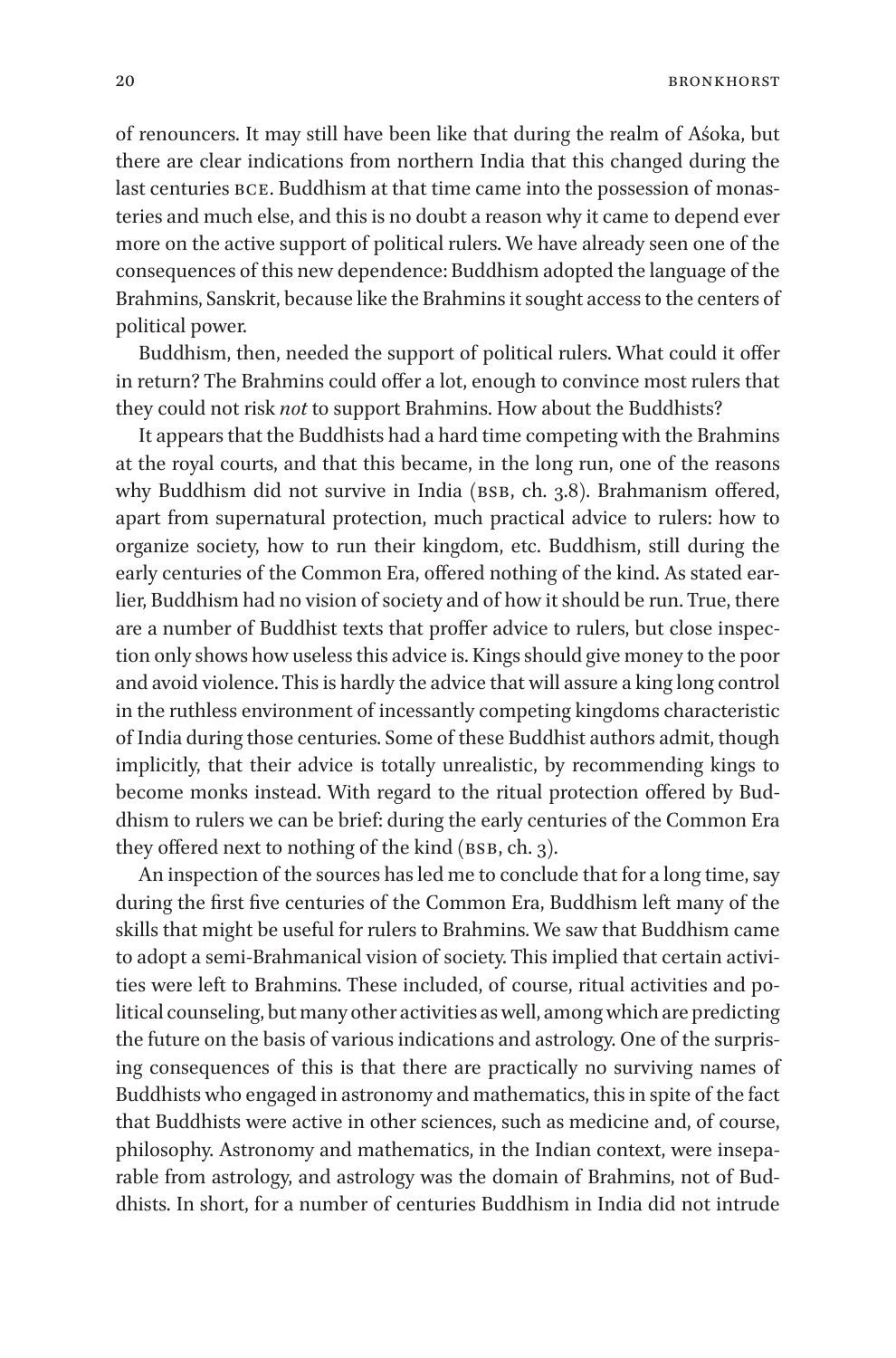into the realms of activity that the Brahmins considered their own. By the time they tried to change this, with the advent of Tantrism, it was too late. Buddhism had not been able to compete credibly with Brahmanism, and its decline may be looked upon as its inevitable consequence (BSB, pp. 244–46).

In contrast to Buddhism, Brahmanism offered advantages that rulers could scarcely do without. This was not the result of historical coincidence. It can be argued that to at least some extent Brahmanism during the last centuries preceding the Common Era had prepared the ground, that it had developed the tools and methods which in due time turned out to be very efficacious. It is possible to look upon the Brahmanical literature composed during the centuries around the beginning of the Common Era as playing a role in the project Brahmanism was entering upon. This literature shows that the Brahmins of that period had two major concerns. On the one hand, they were concerned to create a separate identity for themselves: Brahmins are expected to follow a lifestyle that is different from all others. Purity plays a central role in this lifestyle and finds expression in the observance of numerous rituals and sacraments, through the Brahmins' purity of descent both on the paternal and maternal side, and through the distance maintained from persons and things that are considered polluting. This concern finds expression in those texts that were primarily meant for internal consumption, among them various texts on *dharma* and ritual. Beside this, there are Brahmanical texts from this period that concentrate on the image that Brahmins were concerned to project onto society at large. A text like the *Mahābhārata* projects an image of Brahmins as sometimes wise, sometimes unpredictable, but always powerful and scary; Brahmins like to live in peace in their hermitages, and may seem in this way inoffensive, but numerous stories remind us that they can be deadly if crossed. Political advice is given much attention, as are indications of how to fit into the social hierarchy that is the hallmark of Brahmanism (HBW, ch. II).

It would be worth a detailed study to analyze the model of Brahmanism that arose during the crucial centuries around the beginning of the Common Era. This model referred back, at least in part, to the Vedic tradition, but other aspects were quite new. Even new notions—such as the idea of the Brahmanical *āśrama* "hermitage," an idea that is absent from Vedic literature—were presented as old, as having been in existence from time immemorial. This model was to become surprisingly successful in subsequent centuries.

Such a detailed analysis has not yet been undertaken. I hope that scholars will take up the challenge and join me in rethinking India's past along the lines here suggested.